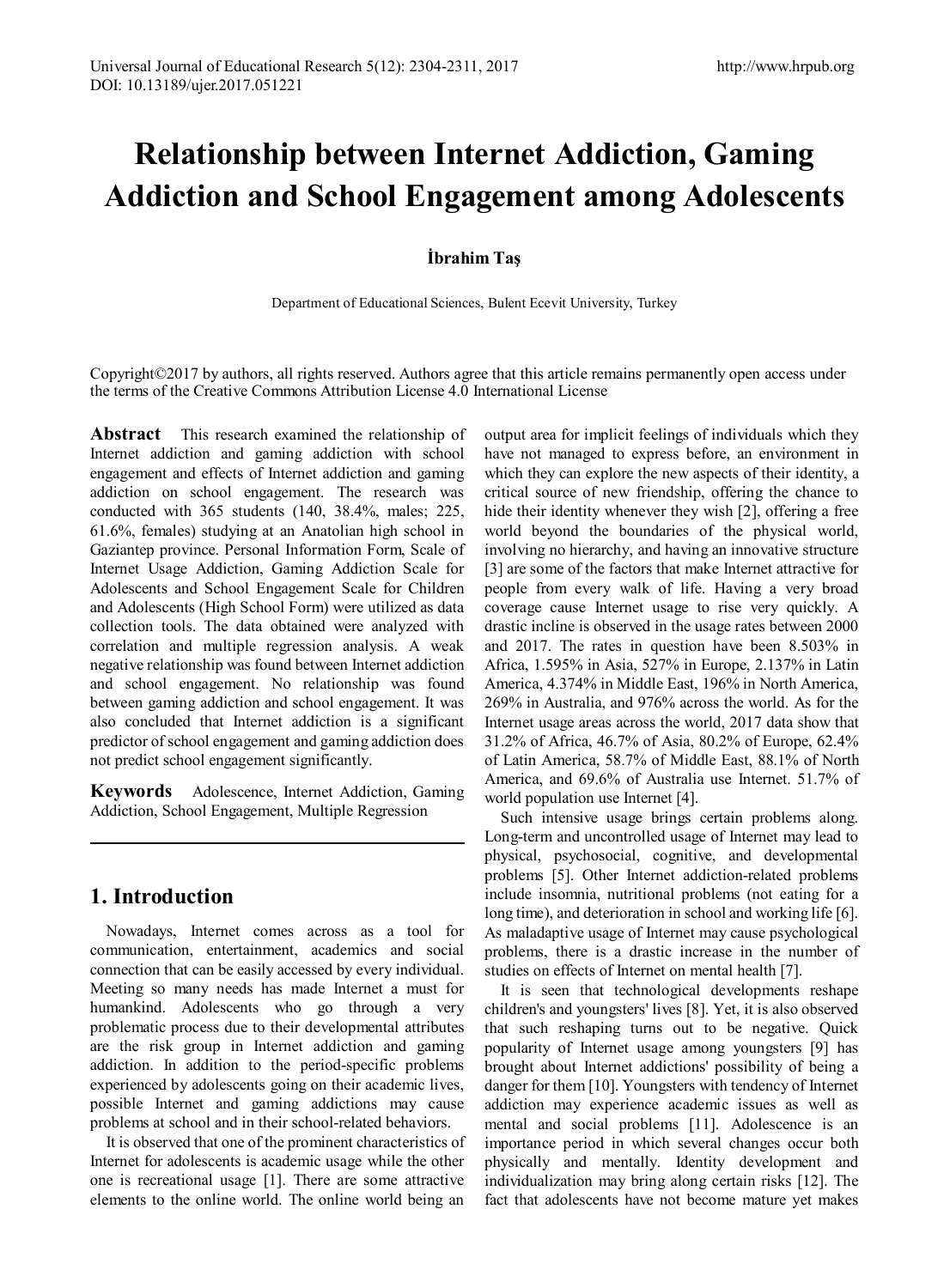them more vulnerable to addictions than adults [11].

Internet addiction was defined by Young [13] as an impulse-control problem which does not involve intoxication. Griffiths [14] defined technological addictions including Internet addiction as non-chemical behavioral addictions which also involve human-machine interaction. Behavioral addiction can be described as deterioration of individual's functionality and non-adaptation due to abnormal and frequent exhibition of a given behavior [15].

Young *et al.* [16] address Internet addiction in five categories: cybersex addiction, cyber-relationship addiction, net compulsions, information overload, and computer gaming addiction. Furthermore, they described symptoms of Internet addiction as preoccupation with Internet, increased anxiety when offline, hiding the amount of time when being online or lying about time, and dysfunction in life in general. Shapira *et al.* [17] refers to a "problematic Internet use". They defined problematic Internet use as using Internet in an uncontrolled way and having a consequent dysfunction in daily life. Dysfunction in daily life involves dysfunction of daily tasks, discharge of responsibilities also in academic and working life.

There has been a drastic increase in number of studies conducted on Internet addiction and adolescents. These studies provide enlightening information about to what extent Internet addiction is common among adolescents and the problems related to Internet addiction. Kuss *et al.* [9] explored that 99.8% of the adolescents access Internet at home or school and 3.7% of them describe themselves as potential Internet addicts. Cao and Su [6] found that 88% of the adolescents use Internet and 2.4% of them meet the addiction criteria. Moreover, behaviors such as hyperactivity, emotional problems, psychosis, neurosis and lying were found to be significantly higher among Internet addicts. Luciano [18] found in a study conducted with 200 adolescents that 71 (35.5%) of them were intensive Internet users. It was concluded in the study that insecurity, family problems, school problems, poor social life, and economic problems are the factors which lead to increased use of internet. Ko *et al.* [19] applied scales to adolescents at intervals of 6-12-24 months and found that 10.8% of them were Internet addicts. Doğan [20] found the Internet addiction rate of 12-18-age group to be 12.6%. a positive relationship was also determined between Internet addiction and smoking. Esen [21] determined that 3.28% of the adolescents in the study were Internet addicts. Çalışgan [22] concluded that elementary school students who use Internet for 21 hours and longer tend to be internet addicts. Ko *et al.* [23] found that adolescents who are aggressive towards others also have Internet addiction and these adolescents use Internet more than 2 hours a week. A positive relationship was found in a study conducted with Korean youngsters between Internet addiction and depression and suicidal thoughts [24]. Savcı and Aysan [25] found that there is a weak positive relationship between

Internet addiction and compulsive attachment, indifferent attachment, fearful attachment, and agreement and conflict while being moderately and positively related to negative affection. A weak negative relationship was also found between Internet addiction and secure attachment, protection, intimacy, help and positive affection. Gholamian *et al.* [26] explored a positively significant relationship between Internet addiction among high school students and depression, anxiety and stress.

Game is a phenomenon that has been accompanying the humankind throughout the history of humanity. Games move individuals away from routines of the daily life, entertaining them and contributing to their relaxation. An important function of games is that they prepare children for responsibilities of adulthood. Qualities of games have also started to change with the popular use of Internet. Web-based, multiplayer online games and simulation games are some of the games offered by the Internet world to the mankind [27]. It is observed that the biggest problem regarding the shift of games to electronic environments is gaming addiction [28]. Young *et al.* [16] addressed computer gaming addiction as a category of Internet addiction. It is seen in the studies that intensive use of Internet is rather related to games and entertainment [29]. Gaming addiction can be defined as intensive game playing to the extent that it affects health, academic life and daily life while it is also described as how a gamer cannot stop playing a game, does think about games all the time and is constantly interested in games [30].

Lack of standardized criteria to define Internet addiction in a clear way [31] has brought along the Internet addiction and certain related debates. Yet, Internet gaming addiction is about to be freed from such uncertainty. Diagnostic and Statistical Manual of Mental Disorders (DSM V) listed Internet gaming addiction in Section III. This means that the diagnostic will be officially included in DSM following sufficiently supporting studies [32]. DSM V used certain diagnostic criteria for Internet gaming addiction. These nine criteria include preoccupation or obsession with Internet games, withdrawal symptoms when not playing Internet games, playing games for increasing amounts of time, failing to curb playing games, giving up on other activities for games, continuing overuse of games even with the knowledge of its negative impacts, lying to family members, therapists/counselors, or others about gaming, using games to relieve negative emotions, and putting at risk and opportunity regarding education or profession or losing ab important relationship or job [27].

Despite limited number of studies on gaming addiction, it can be said that there has been an increase in such studies recently. While Young [2] states that Internet addiction may lead to online gaming addiction, Kuss *et al.* [9] found that online gaming increases the risk of addiction at 2.3%. Alaçam [33] concluded that the most frequent activity performed by Internet-addicted students is gaming. Kuss *et al.* [34] found that one of the biggest predictors of Internet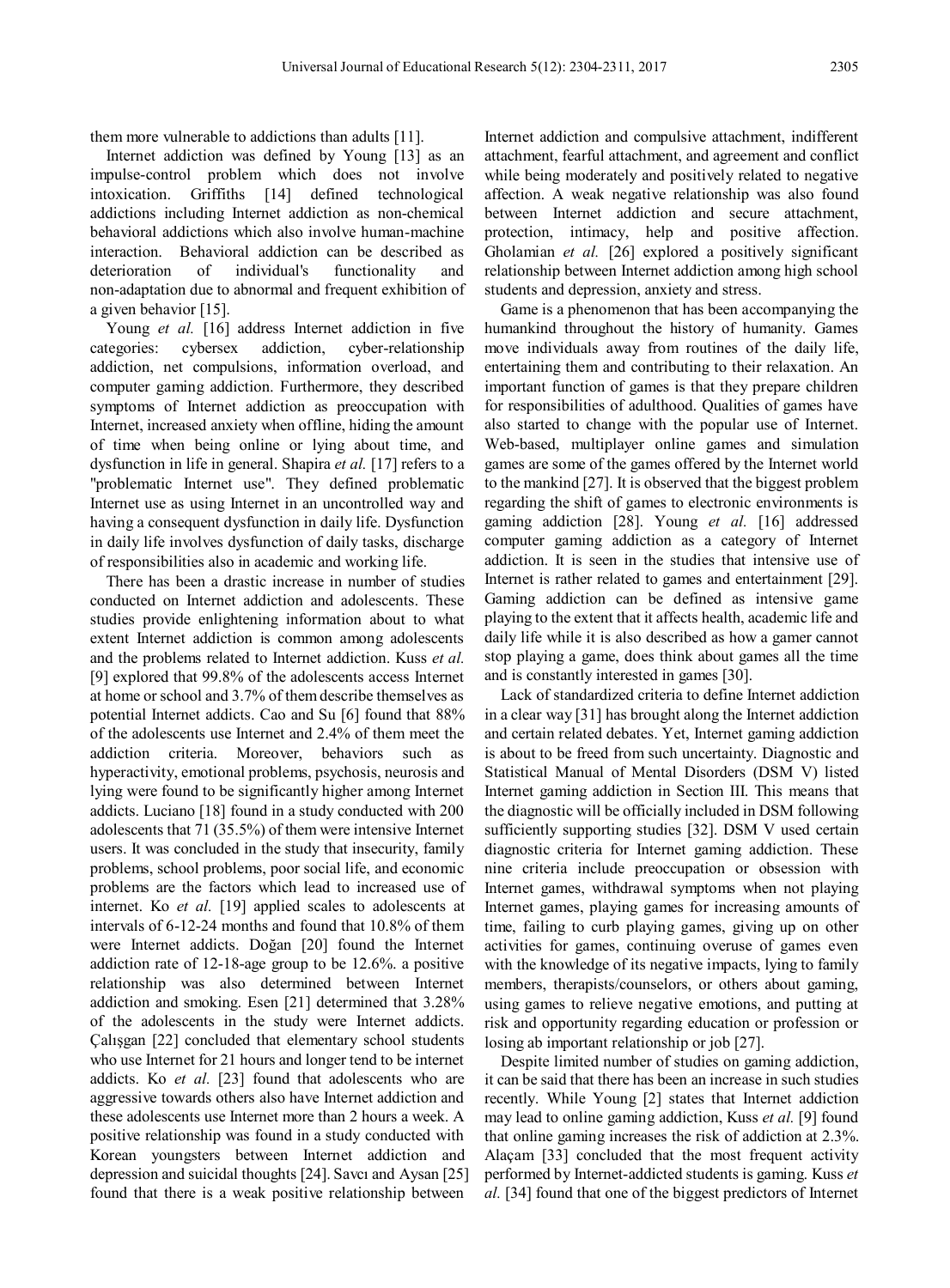addiction is gaming addiction. Ko *et al.* [35] showed that addictions are developed in online games at the most. In addition, gaming addition was found to be positively related to depressive mood, feelings of insignificance and guilt, major depression [27]; shyness and internet addiction [36]; aggression [37]; aggression and narcissism [38]; depression, low academic achievement and behavioral problems [39], and negatively related to self-control [38].

Excessive Internet use cause and playing interactive games cause academic problems. Situations such as failure to prepare for exams, to do homework given instead of exams; taking low grades, and even getting suspended from the school [13] are the negative aspects of technological addictions reflecting on the school life. Given the negative impacts of Internet and gaming addictions on academic life, it can be said that both concepts affect the concept of school engagement negatively. The concept of school engagement can be addressed as a structure that involves positive student behaviors such as continuity, participation and effort at school and students' psychological connections with their school circle [40]. Students with higher levels of school attachment have lower rates of exhibiting negative behaviors such as dropping out, absenteeism or behavioral problems in general [41].

It is seen in the literature that Internet addiction deteriorates school life [6], creates negative situations in works and transaction regarding the school [42], is related to school problems [18], is related to teachers who leave bad marks at school [43], causes problems in academic life [44], causes low academic performance [45, 46], leads to decreased grade point average [47], and Internet gaming addiction is positively related to low academic performance [39], causes students to neglect school lessons [48], and hinders doing homework [49].

The literature shows that Internet addiction and gaming addiction are related to adolescents' school life. However, it is observed in the studies that effects of Internet addiction and gaming addiction on academic achievement are investigated with only one question in general. No extensive study on effects of Internet addiction and gaming addiction on adolescents' school engagement has not been carried out. Thus, studies to be performed in this field are of importance. Accordingly, this study examined the relationship of Internet addiction and gaming addiction among adolescents with school engagement and effects of Internet addiction and gaming addiction on school engagement. To this end, answers to the following questions were sought for:

- Is there a relationship between Internet addiction and school engagement among adolescents?
- Is there a relationship between gaming addiction and school engagement among adolescents?
- Do Internet addiction and gaming addiction affect school engagement?

# **2. Method**

## **2.1. Research Model**

This research examining the relationship between Internet addiction, gaming addiction and school engagement among adolescents used the survey model. As the relationship between two or more variables are examined without intervention with the variables [50], this is a correlational research study.

## **2.2. Research Population and Sample**

The research population is the adolescents studying at high schools in Gaziantep province. The sample was composed of 365 adolescents studying at an Anatolian high school in Gaziantep in the academic year of 2016-2017. 225 (61.6%) of the students are female and 140 (38.4%) of them are male.  $77$   $(21.1\%)$  of the students were attending the ninth grade, 67 (18.4%) were attending the tenth grade, 201 (55.1%) were attending the eleventh grade, and 20 (5.5%) were attending the twelfth grade. Table 1 shows students' socio-demographics.

**Table 1.** Sample Distribution Statistics

| Variable | Value  | f   | $\frac{0}{0}$ |  |
|----------|--------|-----|---------------|--|
| Gender   | Female | 225 | 61.6          |  |
|          | Male   | 140 | 38.4          |  |
|          | Total  | 365 | 100           |  |
| Grade    | 9      | 77  | 21.1          |  |
|          | 10     | 67  | 18.4          |  |
|          | 11     | 201 | 55.1          |  |
|          | 12     | 20  | 5.5           |  |
|          | Total  | 365 | 100           |  |

#### **2.3. Collection and Analysis of the Data**

The data were collected by interviewing the students and applying the scale forms to them in the high school selected according to the accessibility criteria. The students were briefed about importance of the study and asked to answer the items sincerely in the interview. They were also told that they did not have to provide credentials. Data were collected from 376 participants in total. 11 of the data were not subjected to the analysis because they were incomplete. The analysis was performed with 365 data. For performing a multiple regression analysis, data of dependent variable need to have a normal distribution, there cannot be any auto-correlation, and there cannot be any multiple relation problem between independent variables [51]. It was seen that these criteria were met, so the multiple regression and correlation analyses were conducted for the data analysis. The analyses were carried out in SPSS 22 software package.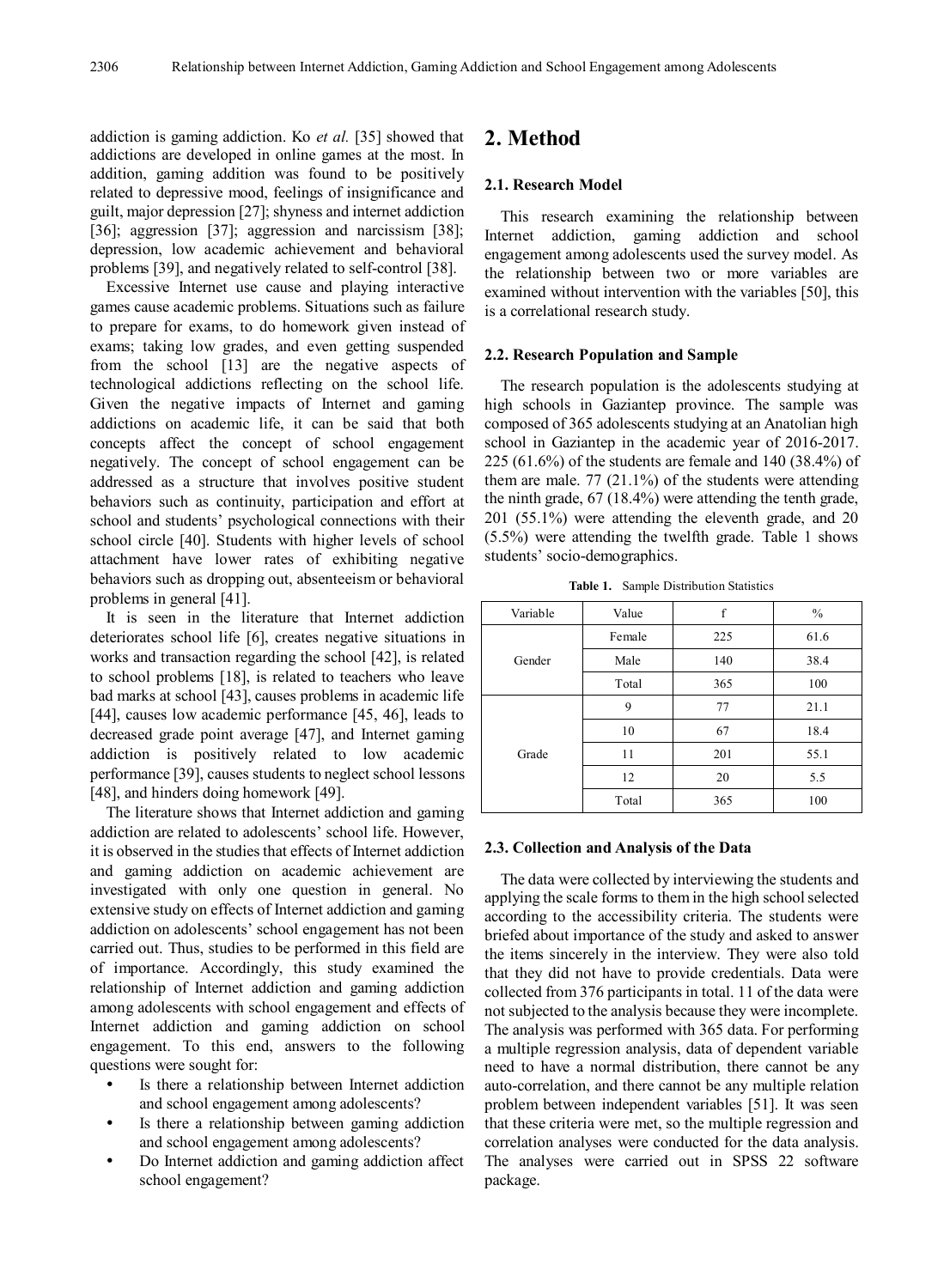#### **2.4. Data Collection Tools**

## 2.4.1. Personal Information Form

The personal information form prepared by the research covers the variables such as students' socio-demographics and academic achievement, parental attitude, and duration of Internet use.

## 2.4.2. Scale of Internet Usage Addiction

Students' levels of Internet addiction were assessed using the Computer Addiction Scale for Adolescents developed by Ayas *et al.* [52]. The scale consists of two factors including 54 items. The first factor is composed of 28 items with factor loads varying between .512 and .795. Explaining 29.49% of scale's total variance, this factor is called "Internet usage addiction." 5-point Likert type grading was used for scoring in the scale. The grading is provided with the choices of "always", "mostly", "often", "sometimes", and "scarcely". Cronbach's Alpha internal consistency coefficient was calculated for reliability of the scale and found to be .96.

## 2.4.3. Gaming Addiction Scale

The scale developed by Lemmens, Valkenburg and Peter (2009) was adapted to Turkish language by Ilgaz [53]. The scale consists of 7 factors and 21 items. 5-point Likert type grading was used for scoring in the scale. The grading is provided with the choices of "never", "scarcely", "sometimes", "often" and "very often". For testing the construct validity of the scale, first- and second-level confirmatory factor analyses were performed, and it is seen that first-level factor analysis fit indexes provided good results  $\sqrt{x^2}$  $(165, \quad N=265)=271.01, \quad P< 0.000,$ RMSEA=0.049, S-RMR=0.046, GFI=0.91, AGFI=0.88, CFI=0.99, NNFI=0.98, IFI=0.99]. Second-level factor analysis also provided good results [*x*  $(179,$ N=265)=331.68, P< 0.000, RMSEA=0.057, S-RMR=0.051, GFI=0.89, AGFI=0.86, CFI=0.98, NNFI=0.98, IFI=0.98]. Cronbach's Alpha value of the scale was found to be 0.92 [53].

# 2.4.4. School Engagement Scale for Children and Adolescents (High School Form)

The scale developed by Hill (2015) is composed of 15 items and three factors (teacher, friend, and school engagement). Higher scores obtained in the 5-point Likert type scale means higher school engagement. The scale was adapted into Turkish by Savi Çakar and Karataş [54]. Confirmatory factor analysis (CFA) was performed for construct validity of the scale. Fit indexes of the model obtained in the CFA were examined and Chi-square value  $(x2 = 281.65, sd = 87, x<sup>2</sup>/sd = 3.23, p = 0.00)$  was found to be significant. The fit indexes were found to be RMSEA= .09, NFI= .90, CFI= .93, IFI= .93, RFI= .90, GFI= .90, AGFI=.83, NNFI=.91, and SRMR= .07, respectively. Due to higher RMSEA value than .08, t values and the suggestions at the end of the CFA were examined and item

6 was omitted from the analysis to perform another CFA with 14 items. Fit indexes of the model obtained in the second CFA were examined and Chi-square value  $(x^2=$ 220.87, sd= 74,  $x^2$ /sd=2.98, p= 0.00) was found to be significant. The fit indexes were found to be RMSEA= .08, NFI= .92, CFI= .94, IFI= .94, RFI= .90, GFI= .90, AGFI=.85, NNFI=.93, and SRMR= .06, respectively. In the reliability analysis, Cronbach's Alpha internal consistency coefficient was found to be .91, the split-half reliability coefficient was found to be .80 for the first half and .74 for the second half.

# **3. Findings**

## **3.1. Descriptive Statistics**

Table 2 shows the statistical data regarding the dependent and independent variables ( $\overline{X}$ ; sd).

**Table 2**. Descriptive Statistics of dependent and Independent Variables( $(\overline{X}$ ; sd)

| Variables          |       | SD.   |     |
|--------------------|-------|-------|-----|
| School Attachment  | 43.23 | 11.54 | 365 |
| Internet Addiction | 54.64 | 20.35 | 365 |
| Gaming Addiction   | 37.59 | 14.59 | 365 |

In Table 2, it is seen that values of arithmetic mean and standard deviation regarding the dependent and independent variables were found as follows: arithmetic mean  $(X: 43.23)$  and standard deviation (sd: 11.54) of adolescents' levels of school engagement, arithmetic mean  $(X: 54.64)$  and standard deviation (sd: 20.35) of their Internet addiction levels, and arithmetic mean ( $\overline{X}$ : 37.59) and standard deviation (sd: 14.59) of their gaming addiction levels.

#### **3.2. Findings Regarding the First Research Question**

Pearson's Correlation Analysis was performed in accordance with the question "Is there a relationship between Internet addiction and school engagement among adolescents?" and the results are shown in Table 3.

**Table 3.** Relationship between Internet Addiction, Gaming Addiction and Psychological Symptoms

| Variables  | School<br>Attch.      | Internet Add. | Gaming Add. |  |
|------------|-----------------------|---------------|-------------|--|
| School     |                       |               |             |  |
| Attachment |                       |               |             |  |
| Internet   | $-.186$ <sup>**</sup> |               |             |  |
| Addiction  |                       |               |             |  |
| Gaming     | $-.011$               | $.338***$     |             |  |
| Addiction  |                       |               |             |  |

It is seen in Table 3 that there is a weak negative relationship between school engagement and Internet addiction among adolescents  $(r=-.186, p<.01)$ . No relationship was found between gaming addiction and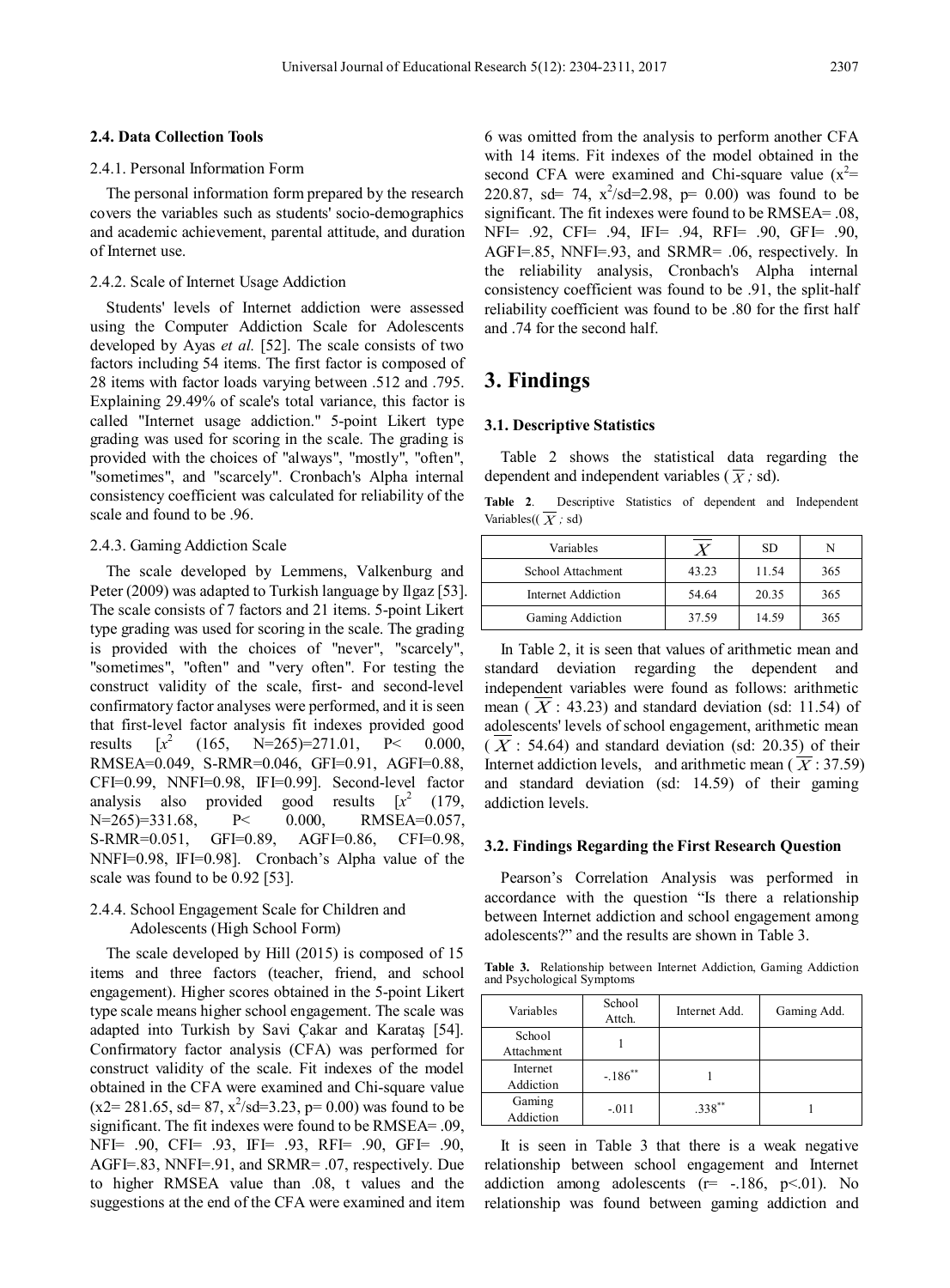school engagement ( $r = -0.011$ ,  $p > 0.01$ ). A moderate positive relationship was explored between Internet addiction and gaming addiction ( $r = .338$ ,  $p < .01$ ).

## **3.2. Findings Regarding the First Research Question**

Results of the regression analysis regarding the prediction of school engagement among adolescents by Internet addiction and gaming addiction are presented in Table 4.

It is seen in Table 4 that Internet addiction and gaming addiction explain school engagement among adolescents weakly significantly ( $R = 0.194$ ,  $R^2 = 0.037$ . p<0.01). Both variables together explain about 4% of total variance in school engagement. According to the standardized regression coefficient (β), the relative order of importance of the predictor variables for school engagement is Internet addiction and gaming addiction, respectively. As for the coefficients, it is seen that only Internet addiction is a significant predictor of school engagement. t-test results concerning the significance of the regression Gaming addiction is not a significant predictor. The following is the regression equation regarding the prediction of school engagement according to the regression analysis results:

SCHOOL ENGAGEMENT= 47.866+-.116 INT. ADD.+.046 GAME

# **3. Conclusions**

This research aims to investigate the effects of adolescents' Internet addiction and gaming addiction levels on their school engagement levels. The relationship between Internet addiction, gaming addiction and school engagement was also examined in the research.

The first sub-problem of the research was whether there was a relationship between Internet addiction and school engagement among adolescents. Accordingly, a weak negatively significant relationship was found between Internet addiction and school engagement levels of the adolescents. This finding means that school engagement levels decrease as Internet addiction increases. No studies have been observed in the literature to examine the relationship between Internet addiction and school engagement. On the other hand, it is possible to find studies in the literature that investigate the relationship between

Internet addiction and school achievement, school problems, and academic achievement. This finding of the study accordingly coincides with the studies in the literature ([46] Çetinkaya, 2013; [43] Tanriverdi, 2012; [18] Luciano 2010; [47] Taçyıldız, 2010; [6] Cao and Su, 2006; [42] Kubey, Lavin and Barrows, 2001; [44] Young, 1999; [45] Young and Rogers, 1998). The fact that adolescents spend so much time on Internet may cause health problems such as insomnia, fatigue, and physical disorders as well as prevent them from discharging several school responsibilities such as continuing the school, doing homework, studying for lessons and preparing for exams. It can be said that such situations may wreck the positive mood at school and decrease students' levels of school engagement.

The second sub-problem of the research was whether there was a relationship between gaming addiction and school engagement among adolescents. No relationship was found between gaming addiction and school engagement at the end of the research. No studies have been observed in the literature to examine the relationship between gaming addiction and school engagement. Nevertheless, there are certain studies concluding that gaming addiction can lead to failure at school and hindrance to lessons ([49] Taylan, Kara and Durğun, 2017; [39]Brunborg, Mentzoni and Froyland, 2014; [48] Işçibaşı, 2011). Gaming can also be considered a socializing tool for adolescents. Students create social environments at school about the games they play and exchange information about the game strategies. Such cases may explain why this finding of the study was achieved to be irrelevant.

The third sub problem of the research was whether Internet addiction and gaming addiction have an impact on school engagement. At the end, it was concluded that Internet addiction is a significant predictor of school engagement weakly negatively and gaming addiction does not predict school engagement significantly. No studies on whether Internet addiction and gaming addiction predict school engagement have not been observed in the literature. Yet, there are studies concluding that academic achievement is a significant predictor of Internet addiction [46] Çetinkaya, 2013; [47]Taçyıldız, 2010). Given the relationship between Internet addiction and school and school-related problems in the studies conducted with adolescents, significant impact of Internet addiction on school engagement can be better understood.

**Table 4.** Results of Multiple Regression Analysis on Prediction of School Engagement among Adolescent

| Variable                          |         | Standard Error B |         |          | p    | Dual r  | Partial R |
|-----------------------------------|---------|------------------|---------|----------|------|---------|-----------|
| Constant                          | 47,866  | 2,006            |         | 23,857   | .000 |         |           |
| Internet Addiction                | $-.116$ | .031             | $-.205$ | $-3,747$ | .000 | $-.186$ | $-193$    |
| Gaming Addiction                  | .046    | .043             | .058    | 1,065    | .287 | $-.011$ | .056      |
| $R^2 = 0.037$<br>$R = .194$       |         |                  |         |          |      |         |           |
| $F(2, 362) = 7.042$<br>$p = .001$ |         |                  |         |          |      |         |           |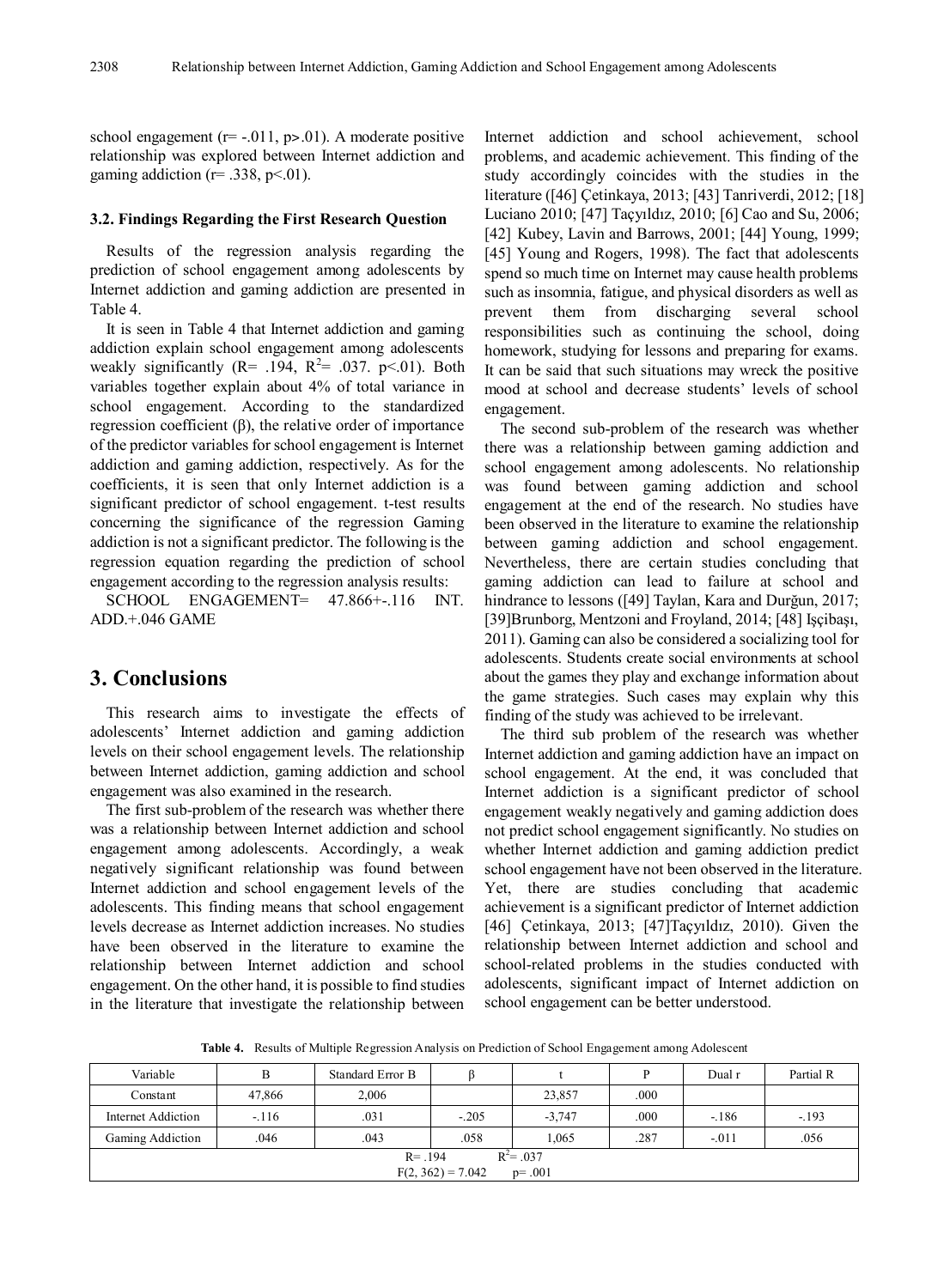Consequently, it was explored in this study that there is a weak negative relationship between Internet addiction and school engagement and Internet addiction is a significant predictor of school engagement; there is no significant relationship between gaming addiction and school engagement and gaming addiction is not a significant predictor of school engagement.

According to the results of the study, some suggestions have been made to experts working in the field. In consideration of the relationship between Internet addiction and school engagement, Internet addiction levels can be lowered through studies to be conducted with adolescents and psycho-educational programs. Reducing the Internet addiction may have a positive impact on school engagement levels. With social and cultural activities to be held in the school, the school can be made attractive to students. These activities may prevent the emergence of problems not connecting to the school. With parent's education, families can be informed about internet addiction and attachment to the school. Thus, families can be provided with the necessary precautions about internet addiction. Teachers can be informed about the relationship between these concepts. By this way teachers can be encouraged to make the school more attractive for students so that they are not to be addiction to the internet.

Some suggestions were made to researchers. No studies have been observed in the literature with regard to the relationship between internet addiction, game addiction and attachment to the school. Increasing the number of studies that examine the relationship between these concepts would contribute to the literature.

The research has some limitations. The study is limited to 365 adolescents (high school students). The study can be conducted in larger and more different samples (e.g. primary school students, secondary school students and university students).

# **REFERENCES**

- [1] Ko, C. H., Yen, J. Y., Yen, C. F., Chen, C. S. & Chen, C. C. (2012). The Association Between Internet Addiction and Psychiatric Disorder: A Review of the Literatüre. *European Psychiatry*, 27, 1–8.
- [2] Young, K. (1997). What Makes the Internet Addictive. *http://www.icsao.org/fileadmin/Divers\_papiers/KYoung-int ernetaddiction4.pdf* adresinden 25.10.2015 tarihinde erilişmiştir.
- [3] Güzel, M. (2006). Küreselleşme, İnternet ve Gençlik Kültürü. *Küresel İletişim Dergisi* 1, 1-16.
- [4] Internet World Stats. (2017). *Internet use statistics*. 19.10.2017 tarihinde http://www.internetworldstats.com/stats.htm. Adresinden alınmıştır.
- [5] Balkaya Çetin, A. & Ceyhan, A.A. (2014). Ergenlerin

internette kimlik denemeleri ve problemli internet kullanım davranışları. *Addicta: The Turkish Journal on Addiction,*  1(2). 5-46. Doi: 10.15805/addicta.2014.1.2.063.

- [6] Cao, F. & Su, L. (2006). Internet addiction among chinese adolescents: Prevalence and psychological features*. Child: Care, Health and Development*, 33(3), 275–281.
- [7] Beranuy, M., Oberst, U., Carbonell, X. & Chamarro. (2009). Problematic internet and mobile phone use and clinical symptoms in college students: The role of emotional intelligence. *Computers in Human Behavior,* 25, 1182– 1187.
- [8] Kalkan, M. & Kaygusuz, C. (2013). *İnternet Bağımlılığı*. Ankara: Anı Yayıncılık.
- [9] Johansson, A. & Götestam, G. (2004). Internet Addiction: Characteristics of a Questionnaire and Prevalence in Norwegian Youth (12–18 Years). *Scandinavian Journal of Psychology*, 45, 223–229.
- [10] Kuss, D. j., Rooij, A. J. V., Shorter, G. W., Griffiths, M. D. & Mheen, D. V., (2013). Internet addiction in adolescents: Prevalence and risk factors. *Computers in Human Behavior,*  29, 1987–1996.
- [11] Berber Çelik, Ç. (2016). İnternet bağımlılığı eğilimini azaltmada eğitsel bir müdahale. *Addicta: The Turkish Journal on Addictions,* 3(3), 365-386. DOI 10.15805/addicta.2016.3.0021.
- [12] Çelik, G., Tahiroğlu, A. & Avcı, A. (2008). Ergenlik döneminde beynin yapısal ve nörokimyasal değişimi. *Klinik Psikiyatri,* 11, 42-47.
- [13] Young, K. S. (1996). Internet Addiction: Emergence of a new clinical disorder. *CyberPsychology and Behavior*, 1(3), 237-244.
- [14] Griffiths, M. (2000). Does Internet and Computer "Addiction" Exist? Some Case Study Evidence. *Cyber Psychology & Behavıor,* 3(2), 211-218.
- [15] Döner, C. (2011). *İlköğretim öğrencilerinde internet bağımlılığının farklı değişkenlere göre incelenmesi,* Yayımlanmamış Yüksek Lisans Tezi, Ankara, Ankara Üniversitesi Eğitim Bilimleri Enstitüsü.
- [16] Young, K., Pistner, M., O'mara, J. & Buchanan, J. (1999). Cyber disorder: The mental health concern for the new millennium. *Cyber Psychology & Behavior,* 2(5), 475-479.
- [17] Shapira, N. A., Goldsmith, T. D., Keck, P. E., Khosla, U. M. & McElroy, S. L. (2000). Psychiatric features of ındividuals with problematic internet use. *Journal of Affective Disorders,* 57*,* 267-272.
- [18] Luciana, R.P. (2010). One minute more: Adolescent addiction for virtual world. *Procedia Social and Behavioral Sciences*, 2, 3706–3710.
- [19] Ko, C. H., Yen, J. Y., Chen, C. S., Yeh, Y. C. & Yen, C. F. (2009). Predictive values of psychiatric symptoms for internet addiction in adolescents. *Arch Pedıatr Adolesc Med*, 163(10), 937-943.
- [20] Doğan, A. (2013). *İnternet bağımlılığı yaygınlığı,*  Yayımlanmamış Yüksek Lisans Tezi, İzmir, Dokuz Eylül Üniversitesi Eğitim Bilimleri Enstitüsü.
- [21] Esen, E. (2010). *Ergenlerde internet bağımlılığını yordayan*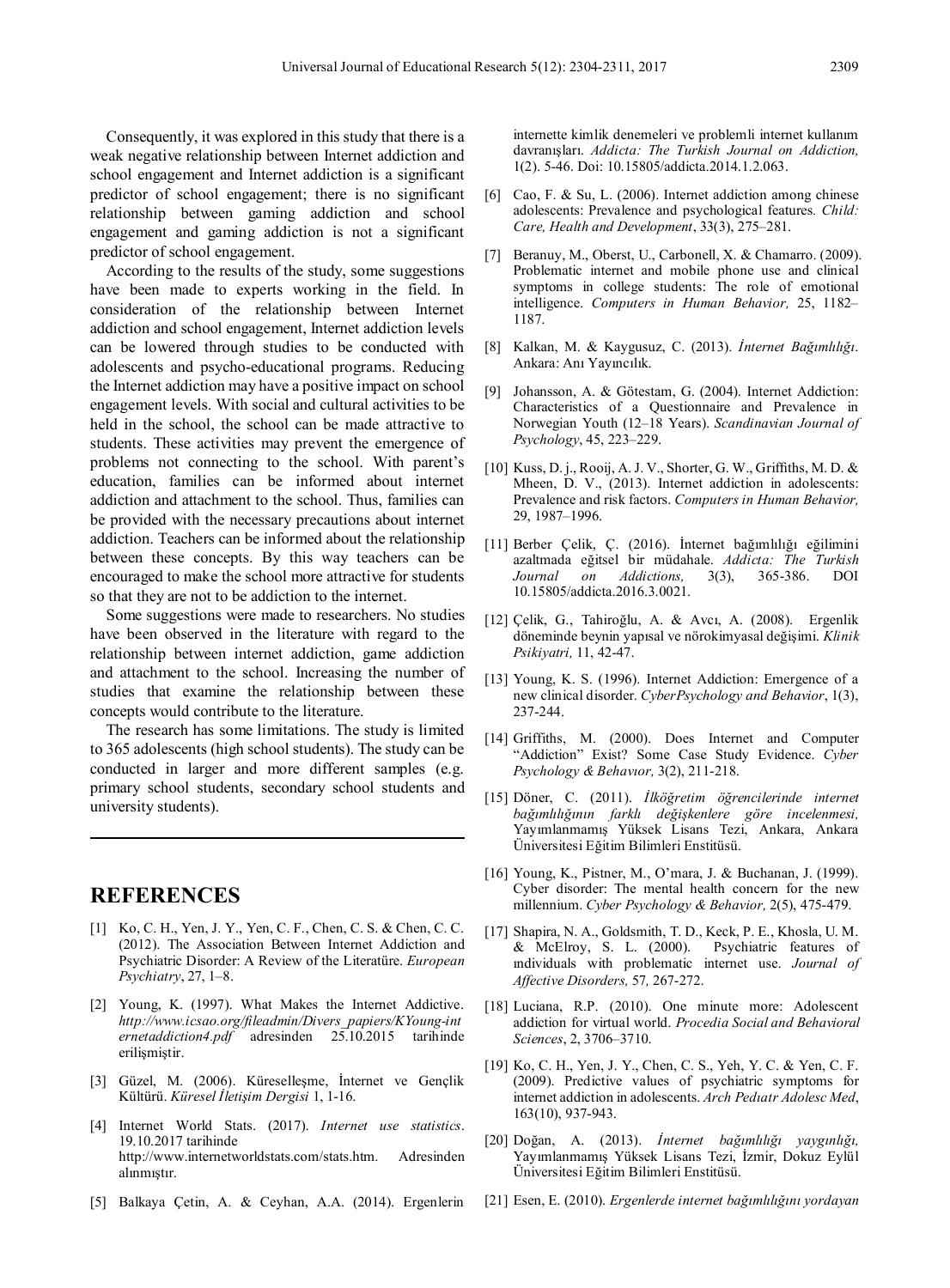*psiko-sosyal değişkenlerin incelenmesi,* Yayımlanmamış Yüksek Lisans Tezi, İzmir, Dokuz Eylül Üniversitesi Eğitim Bilimleri Enstitüsü.

- [22] Çalışgan, H. (2013). *İlköğretim öğrencilerinde internet bağımlılığı ve siber zorbalık,* Yayımlanmamış Yüksek Lisans Tezi, İstanbul, Yeditepe Üniversitesi Sosyal Bilimler Enstitüsü.
- [23] Ko, C. H., Yen, J. Y., Liu, S. C., Huang, C. F & Yen, C. F. (2009). The associations between aggressive behaviors and ınternet addiction and online activities in adolescents. *Journal of Adolescent Health,* 44, 598–605.
- [24] Kim, K., Ryu, E., Chon, M. Y., Yeun, E. J.,Choi, S. Y., & Nam, B. W. (2006). Internet addiction in Korean adolescents and its relation to depression and suicidal ideation: A questionnaire survey. *International Journal of Nursing Studies*, 43, 185–192.
- [25] Savcı, M. & Aysan, F. (2016). Bağlanma stilleri, akran ilişkileri ve duyguların internet bağımlılığını yordamadaki katkıları. *Addicta: The Turkish Journal on Addictions*, 3(3) 401-432. DOI:10.15805/addicta.2016.3.0028.
- [26] Gholamian, B., Shahnazi, H. & Hassanzadeh, A. (2017). The prevalence of internet addiction and its association with depression, anxiety, and stress, among high school students. *İnt J Pediatr,* 5(4), 4763-4770.
- [27] Sürer Adanır, A., Doğru, H. & Özatalay, E. (2017). Oyuna adanmış bir yaşam: Bir olgu sunumu üzerinden internet oyun oynama bozukluğuna kısa bir bakış. *Türk Aile Hek. Derg,* 20(2), 85-90.
- [28] Ayas, T. & Horzum, M.B. (2017). *Teknolojinin olumsuz etkileri*. Ankara: Vize Yayıncılık.
- [29] Karaca, M.(2007). Aileyi Tehdit Eden Yeni Bir Tehlike: Sanal İlişkiler. *e-Journal of New World Sciences Academy,*  2(3), 131-143.
- [30] Horzum, M.B. (2011). İlköğretim öğrencilerinin bilgisayar oyunu bağımlılık düzeylerinin çeşitli değişkenlere göre incelenmesi. *Eğitim ve Bilim,* 36(159), 56-68.
- [31] Tao, R., Huang, X., Wang, J., Zhang, H., Zhang, Y. & Li, M. (2009). Proposed Diagnostic Criteria for Internet Addiction. *Addiction*, 105, 556–564.
- [32] Griffiths, M.D., Kuss, D. & Pontes, H.M. (2016). A brief overwiev of internet gaming disorder and its treatment. *Australian Clinical Psychologist,* 2(1), 2-12.
- [33] Alaçam, H. (2012). *Denizli bölgesi üniversite öğrencilerinde internet bağımlılığının görülme sıklığı ve yetişkin dikkat eksikliği hiperaktivite bozukluğu ile ilişkisi,* Yayınlanmamış Uzmanlık Tezi, Denizli, Pamukkale Üniversitesi, Tıp Fakültesi Psikiyatri Anabilim Dalı.
- [34] Kuss, D.J., Griffiths, M.D & Binder, J.F. (2013). Internet addiction in students: Prevalence and risk factors. *Computers in Human.* Behavior, 29, 959–966.
- [35] Ko, C.H., Hsiao, S., Liu, G.C., Yen, J.Y., Yang, M.J. & Yen, C.F. (2010). The characteristics of decision making, potential to take risks, and personality of college students with internet addiction. *Psychiatry Research,* 175, 121–125.
- [36] Ayas, T. (2012). The relationship between ınternet and computer game addiction level and shyness among high

school students. *Educational Sciences Theory & Practice,*  12(2), 632-636.

- [37] Çankaya, G. & Ergin, H. (2015). Çocukların oynadıkları oyunlara göre empati ve saldırganlık düzeylerinin incelenmesi. *Hacettepe University Faculty of Health Sciences Journal*, 1, 283-297.
- [38] Kim, E.J., Namkoong, K., Ku, T. & Kim S.J. (2008). The relationship between online game addiction and aggression, self-control and narcissistic personality traits. *European Psychiatry*, 23, 212-218.
- [39] Brunborg, G.S., Mentzoni, R.A. & Froyland, L.R. (2014). Is video gaming, or video game addiction, associated with depression, academic achievement, heavy episodic, drinking, or conduct problems? *Journal of Behavioral Addictions,*  3(1), 27-32, DOI: 10.1556/JBA.3.2014.002.
- [40] Önen, E. (2014). Öğrencinin okula bağlılığı ölçeği: Türk ortaokul ve lise öğrencileri için uyarlama çalışması. *Türk Psikolojik Danışma ve Rehberlik Dergisi,* 5(42), 221-234.
- [41] Sağlam, A. & İkiz, F.E. (2017). Ortaokul öğrencilerinin şiddet eğilimleri ile okula bağlılık düzeyleri arasındaki ilişkinin incelenmesi. *Elementary Education Online*, 16(3), 1235-1246.
- [42] Kubey, R.W., Lavin, M.J & Barrows, J.R (2001). Internet use and collegiate academic performance decrements: Early findings. *Journal of Communication,* 366-382.
- [43] Tanrıverdi, S. (2012). *Ortaöğretim öğrencelerinde internet bağımlılığı ile algılanan sosyal destek arasındaki ilişkinin incelenmesi,* Yayımlanmamış Yüksek Lisans Tezi, Van, Yüzüncü Yıl Üniversitesi Eğitim Bilimleri Enstitüsü.
- [44] Young, K. (1999). Internet addiction: Symptoms, evaluation and treatment. *Innovations in Clinical Practice,* 7, http://netaddiction.com/articles/symptoms.pdf adresinden 25.10.2015tarihinde erilişmiştir.
- [45] Young, K. S. & Rogers, R.C. (1998). The relationship between depression and ınternet addiction. *Cyber Psychology & Behavior,* 1(1)*,* 25-28.
- [46] Çetinkaya, M. (2013). *İlköğretim öğrencilerinde internet bağımlılığının incelenmesi,* Yayımlanmamış Yüksek Lisans Tezi, İzmir, Dokuz Eylül Üniversitesi Eğitim Bilimleri Enstitüsü.
- [47] Taçyıldız, Ö. (2010). *Lise öğrencilerinin internet bağımlılığı düzeylerinin bazı değişkenlere göre yordanması,*  Yayımlanmamış Yüksek Lisans Tezi, İzmir, Ege Üniversitesi Sosyal Bilimler Enstitüsü.
- [48] Işçibaşı, Y. (2011), "Bilgisayar, İnternet ve Video Oyunları Arasında Çocuklar", *Selçuk Üniversitesi İletişim Fakültesi Akademik Dergisi*, 7(1), 122-130.
- [49] Taylan, H.H., Kara, H.Z. & Durğun, A. (2017). Ortaokul ve lise öğrencilerinin bilgisayar oyunu oynama alışkanlıkları ve oyun tercihleri üzerine bir araştırma. *Pesa International Journal of Social Studies,* 3(1), 78-87.
- [50] Büyüköztürk, Ş., Kılıç, Çakmak, E., Akgün, Ö.E., Karadeniz, Ş. & Demirel, F. (2010). *Bilimsel araştırma yöntemleri.*  Ankara: Pegem Akademi.
- [51] Kalaycı, Ş. (2014). *Spss uygulamalı çok değişkenli istatistik teknikleri*. Ankara: Asil Yayınları.